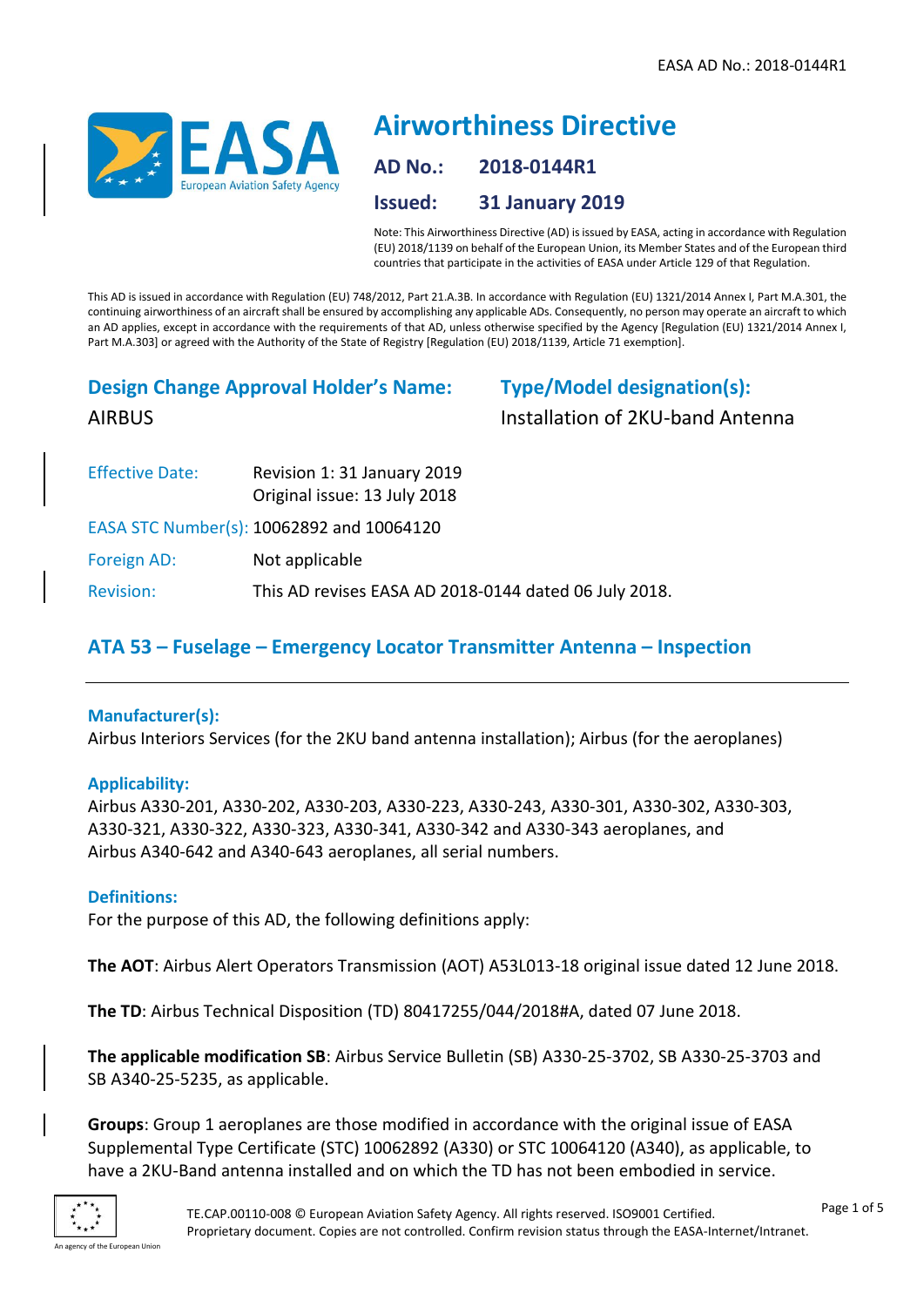Group 2 aeroplanes are those modified in accordance with the original issue of EASA STC 10062892 (A330) or STC 10064120 (A340), as applicable, and have the TD embodied in service. Group 3 aeroplanes are those that, on 13 July 2018 [the effective date of the original issue of this AD], were not yet modified in accordance with the original issue of EASA STC 10062892 (A330) or STC 10064120 (A340), as applicable.

**The applicable RDAS**: The individualised Repair Design Approval Sheet (RDAS) provided by Airbus for those aeroplanes on which the TD has been, or will be, embodied.

#### **Reason:**

Some cases of high noise level in the aft cabin section of the fuselage were reported. Subsequent inspections of the ELT antenna installation and the surrounding fuselage structure showed cases where the ELT antenna was found loose, with damaged fixations and elongated holes. In addition, cracks were found in the ELT antenna bores and in the underlying fuselage skin and internal doubler. Analysis revealed that the ELT antenna installation can experience oscillating vibration loads, leading to the reported high noise level and also resulting in damage to the ELT antenna and its surrounding structure. This vibration could be explained by a vortex, created by the shape of 2KU-Band antenna radome, installed in front of the ELT antenna by Airbus STC 10062892 (A330) or STC 10064120 (A340) as applicable.

This condition, if not detected and corrected, could lead to reduced structural integrity of the aeroplane, possibly resulting in in-flight cabin depressurization.

To address this potential unsafe condition, Airbus issued the AOT to provide inspection instructions. In addition, Airbus developed and published the TD, which provides instructions to repair/modify the ELT antenna installation, also allowing relaxed inspection instructions.

Consequently, EASA issued AD 2018-0144 to require repetitive inspections of the ELT antenna and fuselage-to-antenna fastener holes and, depending on findings, accomplishment of applicable corrective action(s), and reporting of the inspection results, including no findings, to Airbus. That AD also allowed embodiment of the TD to provide an interim temporary repair solution through the applicable RDAS, containing amended post-repair inspection intervals. Finally, that AD also prohibited installation of EASA STC10062892 (A330), or STC 10064120 (A340), as applicable.

Since that AD was issued, Airbus developed updates (Revision 1) of the two STC, which were recently approved by EASA. Airbus also issued the applicable modification SB, providing instructions for Group 1 and Group 2 aeroplanes to relocate the affected ELT antenna out of the vortex sphere of the 2KU-Band antenna radome. After that modification, the inspections are no longer necessary. Revision 1 of the two STCs provides instructions for concurrent relocation of the ELT antenna.

For the reasons described above, this AD is revised to remove the prohibition on STC installation when applying the STC at Revision 1. This revised AD also provides an optional terminating action for the repetitive inspections required by this AD.

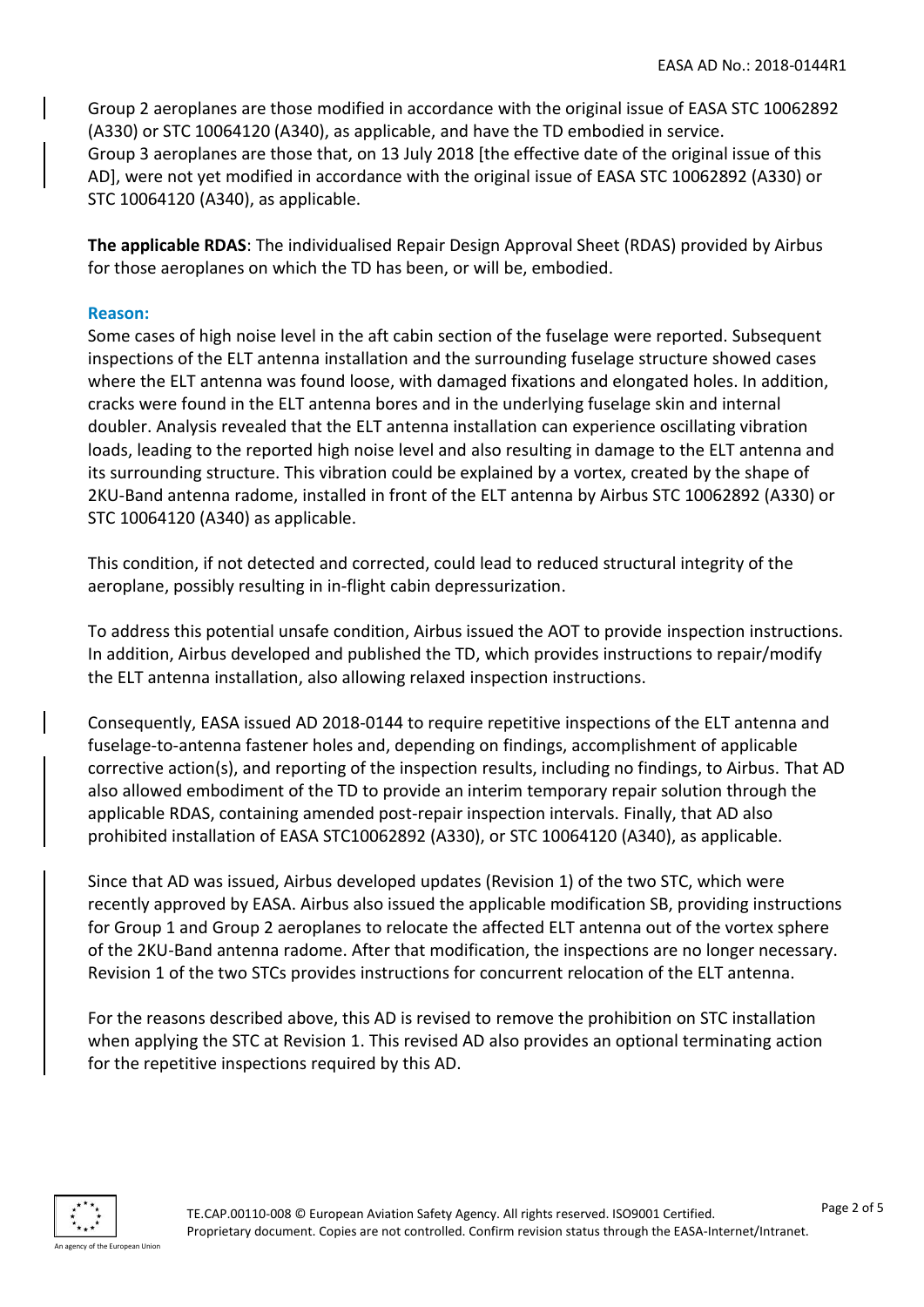## **Required Action(s) and Compliance Time(s):**

Required as indicated, unless accomplished previously:

#### **Initial and Repetitive Inspection(s)**:

(1) For Group 1 aeroplanes: Within the compliance time as defined in Table 1 of this AD, as applicable, depending on the number of flight hours (FH) accumulated by the aeroplane since installation of the STC (2KU-Band antenna) on the aeroplane, and, thereafter, at intervals not to exceed 250 FH, accomplish a visual inspection of the ELT antenna, followed by a special detailed inspection (SDI) (rototest) of the six fuselage-to-antenna fastener holes, in accordance with the instructions of the AOT.

| <b>FH Accumulated</b> | <b>Compliance Time</b>                                                               |
|-----------------------|--------------------------------------------------------------------------------------|
| Less than 1685 FH     | Before exceeding 1735 FH                                                             |
| 1685 FH or more       | Within 50 FH after 13 July 2018 [the effective date<br>of this AD at original issue] |

Note 1: Unless specified otherwise, the FH in Table 1 of this AD are those accumulated by the aeroplane on 13 July 2018 [the effective date of this AD at original issue] since installation of the applicable STC modification, STC 10062892 (A330) or STC 10064120 (A340), original issue.

- (2) For Group 1 aeroplanes: The TD can be requested from Airbus and can be embodied at any time in service, the aeroplane effectively being modified to Group 2. Together with the TD, Airbus will provide the applicable RDAS.
- (3) For Group 2 aeroplanes: Within the compliance times as specified in the applicable RDAS, and, thereafter, at intervals not to exceed the applicable value in the applicable RDAS, without exceeding the values (threshold, interval) as specified in Table 2 of this AD, accomplish a visual inspection of the ELT antenna, followed by an SDI (rototest) of the six fuselage-to-antenna fastener holes, in accordance with the instructions of the AOT.

Table 2 – Not-to-exceed Values for Inspection of ELT-Antenna (see Note 2 of this AD)

| <b>Threshold</b> | <b>Interval</b> |
|------------------|-----------------|
| 3 000 FH         | 500 FH          |

Note 2: The inspection threshold FH in Table 2 of this AD are those accumulated by the aeroplane after accomplishment of the TD.

### **Corrective Action(s)**:

(4) If, during any inspection as required by paragraph (1) or (3) this AD, as applicable, any cracks and/or damage of the ELT antenna are found, before next flight, replace the ELT antenna with a new antenna in accordance with the instructions of the AOT.

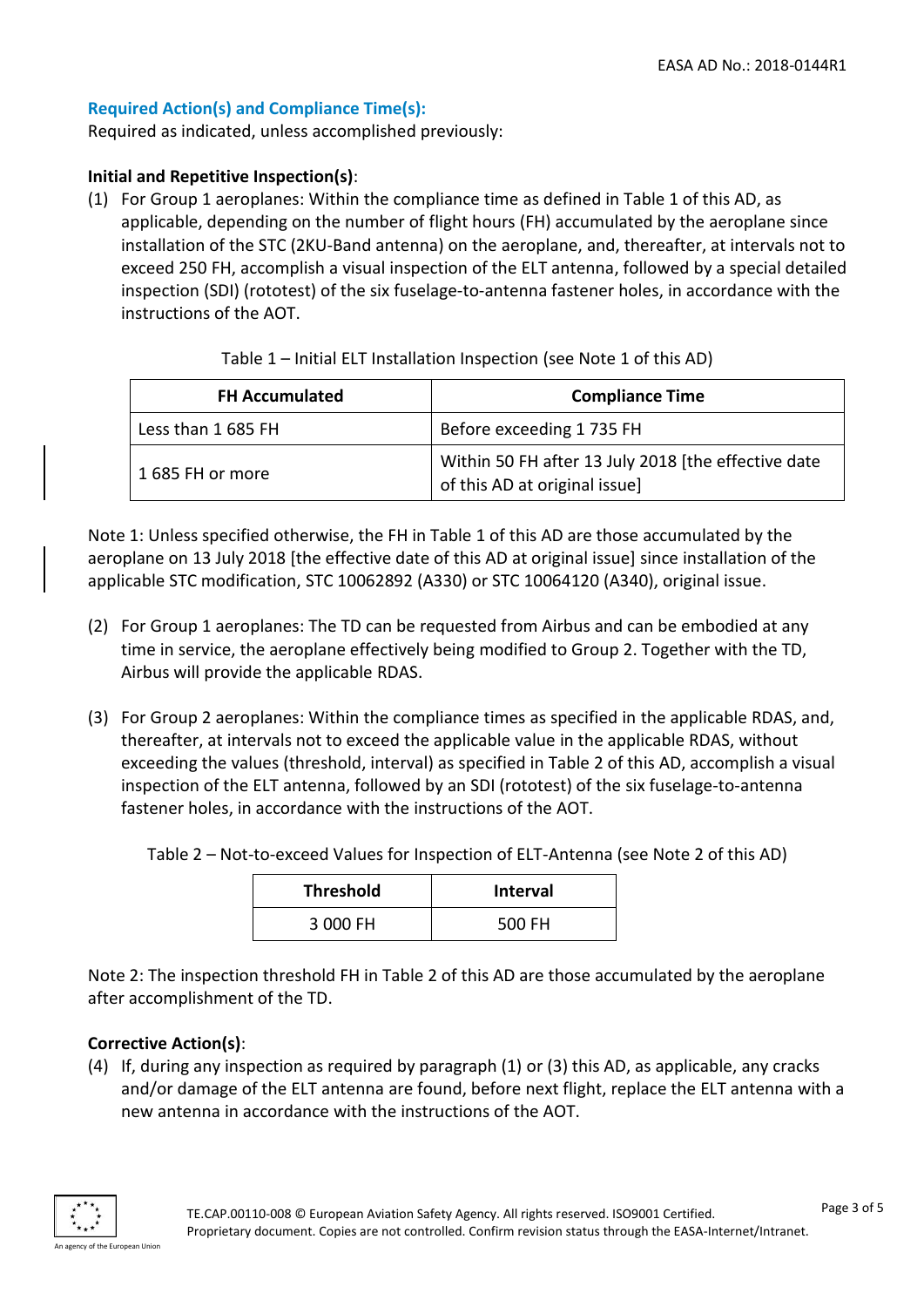(5) If, during any inspection as required by paragraph (1) or (3) of this AD, as applicable, any cracks are found in the fuselage, before next flight, contact Airbus in accordance with the instructions of the TD to obtain an approved RDAS and, within the compliance time specified in the instructions of that RDAS, accomplish those instructions accordingly.

Note 3: The AOT also contains instructions that, in case of experiencing a high noise level (excessive vibration) in the aft cabin section, a visual check of the ELT antenna/attachment area should be accomplished. Reporting of such occurrences can be subject to Regulation [\(EU\) 376/2014.](http://eur-lex.europa.eu/legal-content/EN/TXT/PDF/?uri=CELEX:32014R0376&from=EN)

#### **Terminating Action(s):**

(6) Modification of a Group 1 or Group 2 aeroplane in accordance with the instructions of the applicable modification SB constitutes terminating action for the repetitive inspections as required by this AD for that aeroplane.

#### **Reporting:**

(7) Within 30 days after each inspection as required by this AD, report the results to Airbus in accordance with the instructions of the AOT.

#### **STC installation**:

- (8) For Group 3 aeroplanes: From 13 July 2018 [the effective date of this AD at original issue], do not modify an aeroplane in accordance with the original issue of EASA STC 10062892 (A330), or STC 10064120 (A340), as applicable.
- (9) For Group 3 aeroplanes: From the effective date of this revised AD, it is allowed to modify an aeroplane in accordance with the instructions of EASA STC 10062892 Revision 01 (A330), or STC 10064120 Revision 01 (A340), as applicable, or any later approved revision.

#### **Ref. Publications:**

Airbus AOT A53L013-18 original issue dated 12 June 2018.

Airbus TD 80417255/044/2018#A, dated 07 June 2018.

Airbus SB A330-25-3702 original issue dated 24 October 2018.

Airbus SB A330-25-3703 original issue dated 24 October 2018.

Airbus SB A340-25-5235 original issue dated 29 October 2018.

The use of later approved revisions of the above-mentioned documents is acceptable for compliance with the requirements of this AD.

#### **Remarks:**

- 1. If requested and appropriately substantiated, EASA can approve Alternative Methods of Compliance for this AD.
- 2. Based on the required actions and the compliance time, EASA have decided to issue a Final AD with Request for Comments, postponing the public consultation process until after publication.